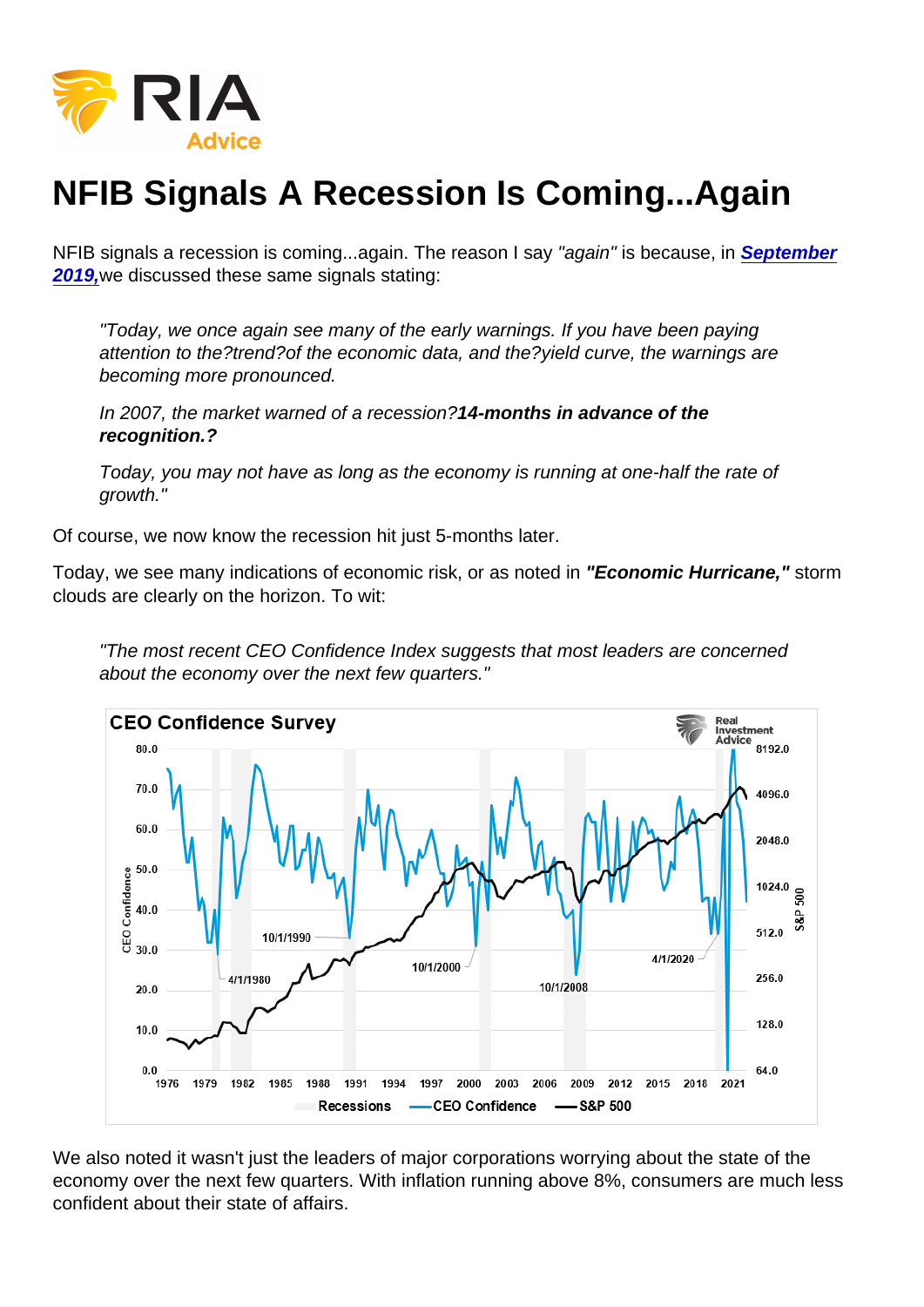The latest National Federation of Independent Businesses monthly [Small Business Survey](http://www.nfib.com/surveys/small-business-economic-trends/) also supports the concern of an economic recession.

# What Is The NFIB?

While the mainstream media overlooks the NFIB data, it really shouldn't.

According to the U.S. Small Business Administration, there are 28.8 million small businesses in the United States, and they have 56.8 million employees. Small businesses?(defined as businesses with fewer than 500 employees)?account for 99.7% of all businesses in the U.S. The chart below shows the breakdown of firms and employment from the 2016 Census Bureau Data.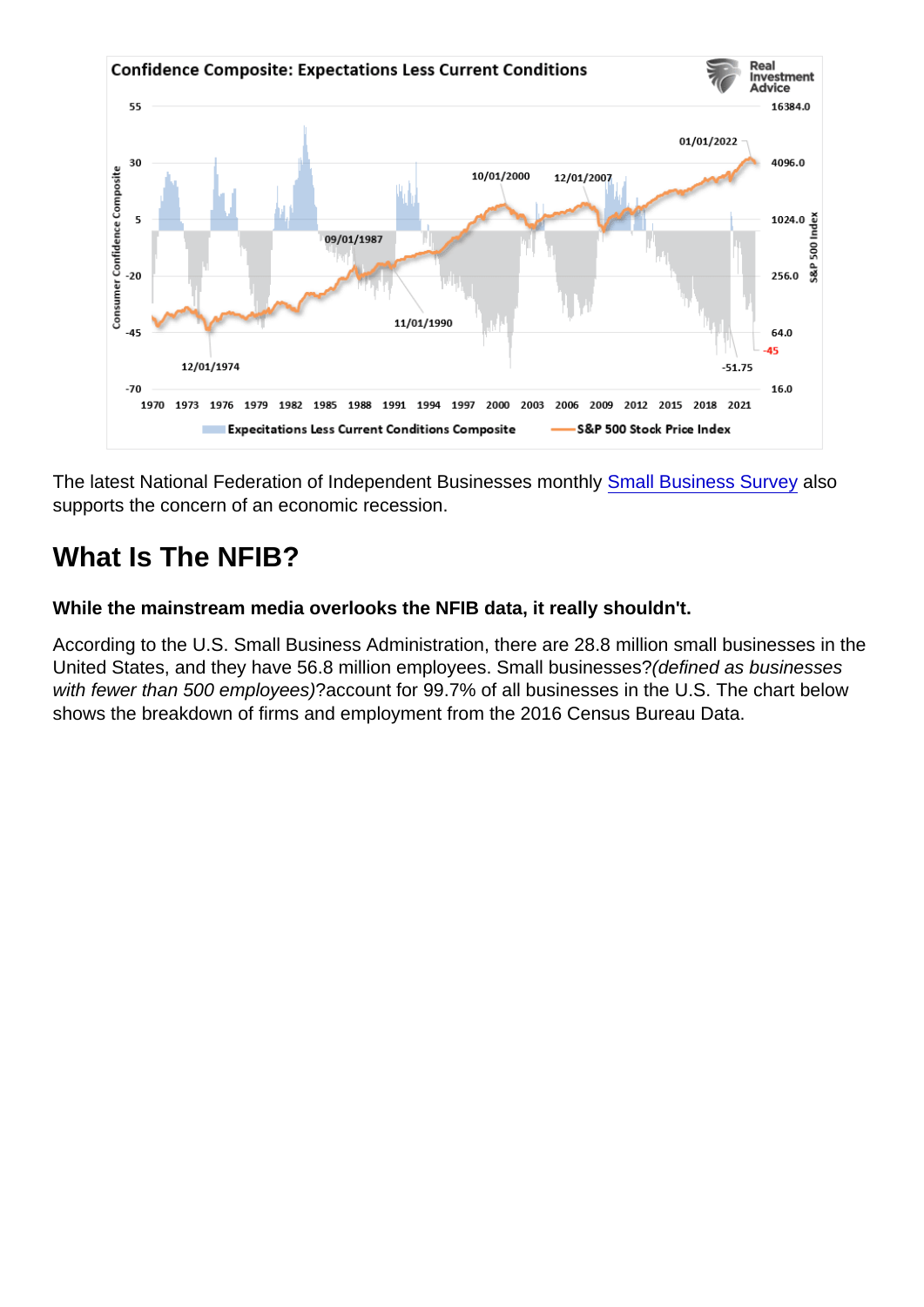Simply, small businesses drive the economy, employment, and wages.?Therefore, what the NFIB says is highly relevant to what is happening in the actual economy versus the headline economic data from Government sources.

In April, the survey plunged to 93.2 from a pre-COVID high of 108.8. Historically, a reading below 100 is a recessionary warning.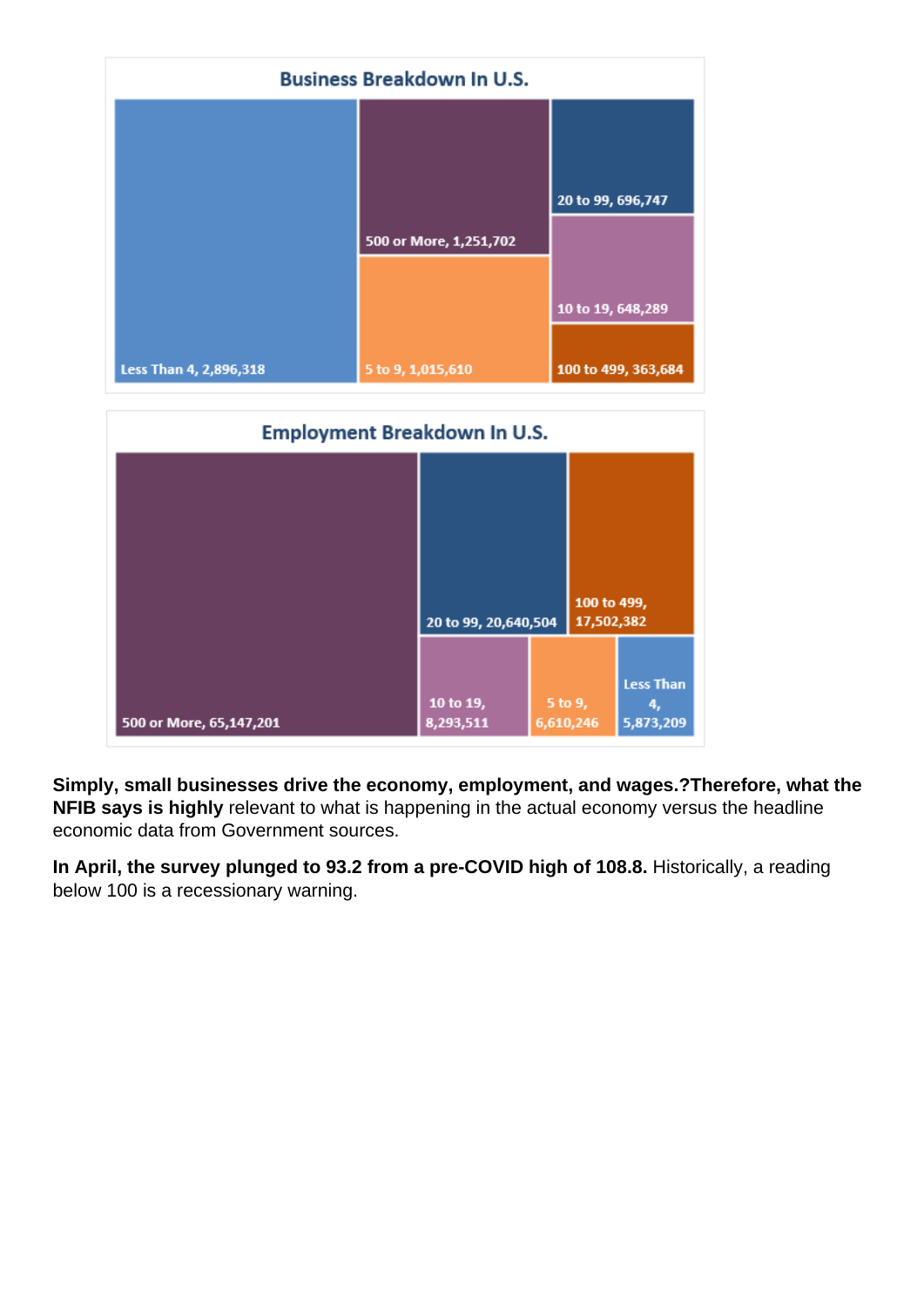It is also important to note that small business confidence is highly correlated to changes in, not surprisingly, small-capitalization stocks.

The stock market and the NFIB signals risk are rising. As noted by the NFIB:

?Small business owners are struggling to deal with inflation pressures. The labor supply is not responding strongly to small businesses? high wage offers and the impact of inflation has significantly disrupted business operations.? - NFIB Chief Economist Bill Dunkelberg.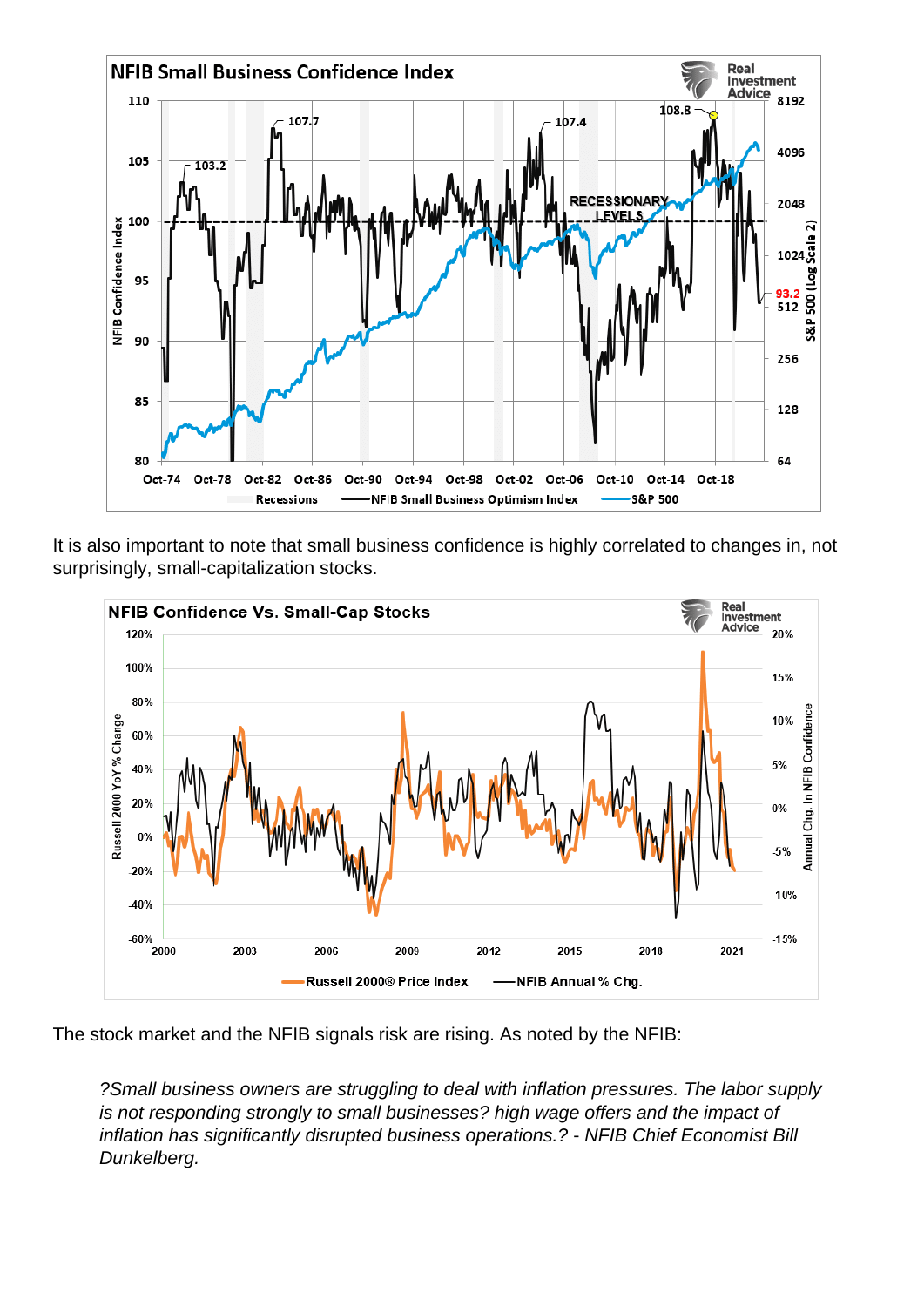## Sentiment Going Negative

Notably, the NFIB is a?"sentiment"?based survey like many surveys. Such is a crucial concept to understand.

?Planning? to do something is a far different factor than actually ?doing? it.

For example, the survey stated that 20% of business owners are?"planning"?to increase employment in the next quarter. That sounds very positive until you look at the actual employment changes. In other words,?"planning"?to hire and committing to those costs are very different.

Such is especially the case when you compare their?"plans"?to the outlook for economic growth.

"Business investment"?is a crucial component of the GDP calculation.?Small business? "plans" ?to make capital expenditures, which drive economic growth, have a high correlation with Real Gross Private Investment. While business investment remains elevated, it will decline as more firms opt to conserve cash as the economy slows.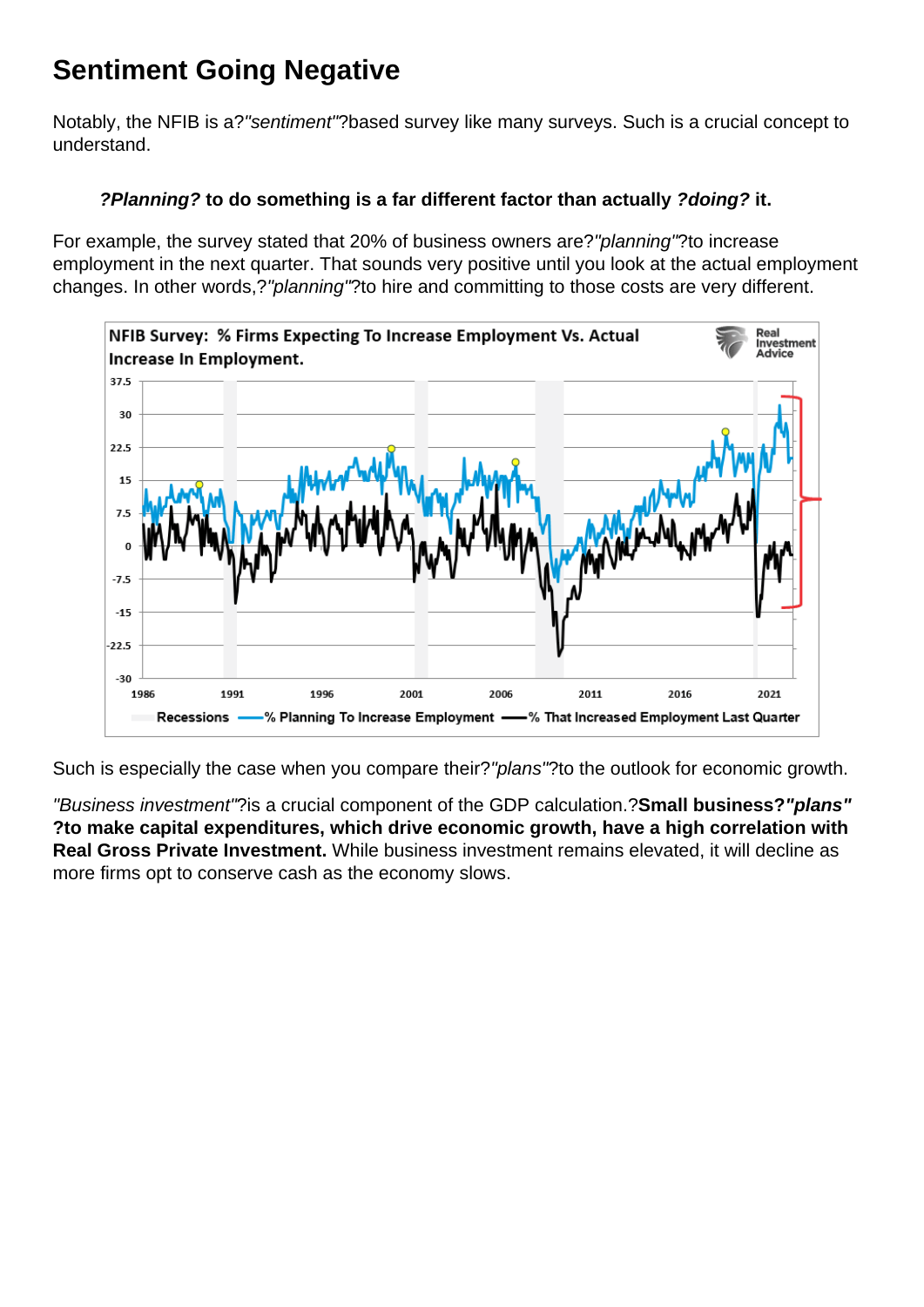As I stated above,?"expectations"?are very fragile. The?"uncertainty"?arising from inflation, Russia/Ukraine war, and tighter monetary policy will weigh on business owners.

#### Economic Outlook Is Bleak

If small businesses were convinced that the economy was?"actually"?improving over the longer term, they would increase capital expenditure plans. However, the NFIB signals just the opposite.

The linkage between the economic outlook and CapEx plans is confirmation that business owners are concerned about committing capital in an uncertain environment. In other words, they may ?"say" ?they are hopeful about the? "economy," ?but they are just unwilling to? 'bet' ?their capital on it.

Such is easy to see when you compare the survey's economic outlook to economic growth.?Not surprisingly, there is a high correlation between the two, given that business owners are the?"boots on the ground"?for the economy.?Notably, their current outlook does not support the idea of more robust economic growth into year-end.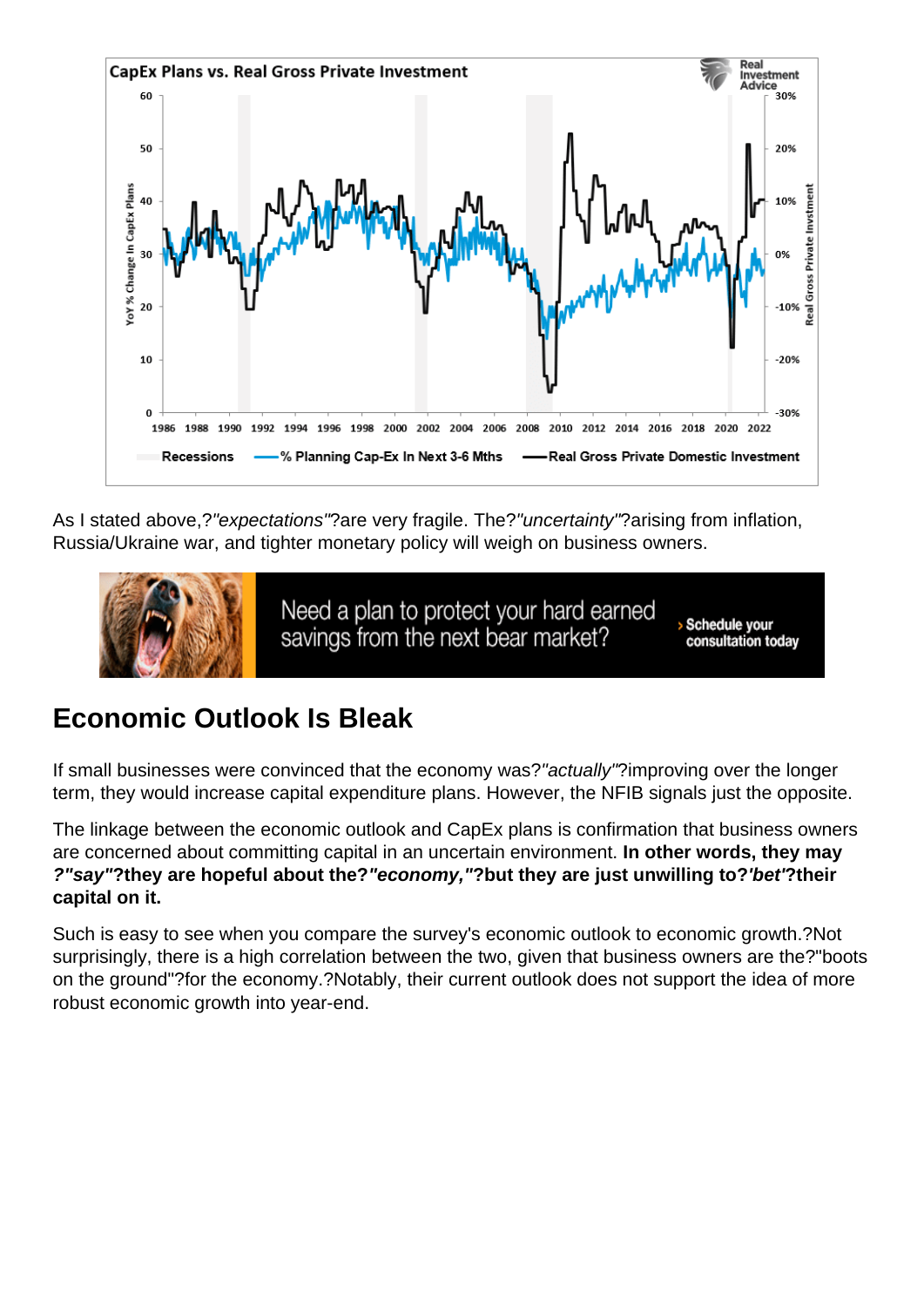Of course,?the Federal Reserve remains NO help ?in instilling confidence in small business owners to deploy capital into the economy. As NFIB's Chief Economist Bill Dunkleberg stated:

?The Fed announced a rate hike of half a point this month with more hikes to come in future meetings. Under Paul Volcker, the Fed?s rate hit 20 percent, a long way from where we are today. If, historically, the Fed?s rate needs to be above inflation to be effective, we have a long way to go and the Fed is way behind the curve.?

# Fantasy Vs. Reality

That certainly isn't going to convince small business owners to commit capital, particularly when they are already concerned about a recession.

"Predictions have a recession starting as early as the third quarter of this year, although most guesses have 2023 for the start. Owners are very pessimistic about sales and business conditions in the second half of the year. This dampens capital investment and, eventually, will feed into employment if sales actually slow as expected." - NFIB

As noted above, the gap between owners' employment expectations and hiring continues to fall. That divergence between expectations and reality can also get seen in actual sales versus expectations of increased sales.?

Employers do not hire just for the sake of hiring. Employees are one of the highest costs associated with any enterprise.?Therefore, hiring takes place when there is an expectation of increased demand for a company's product or services.?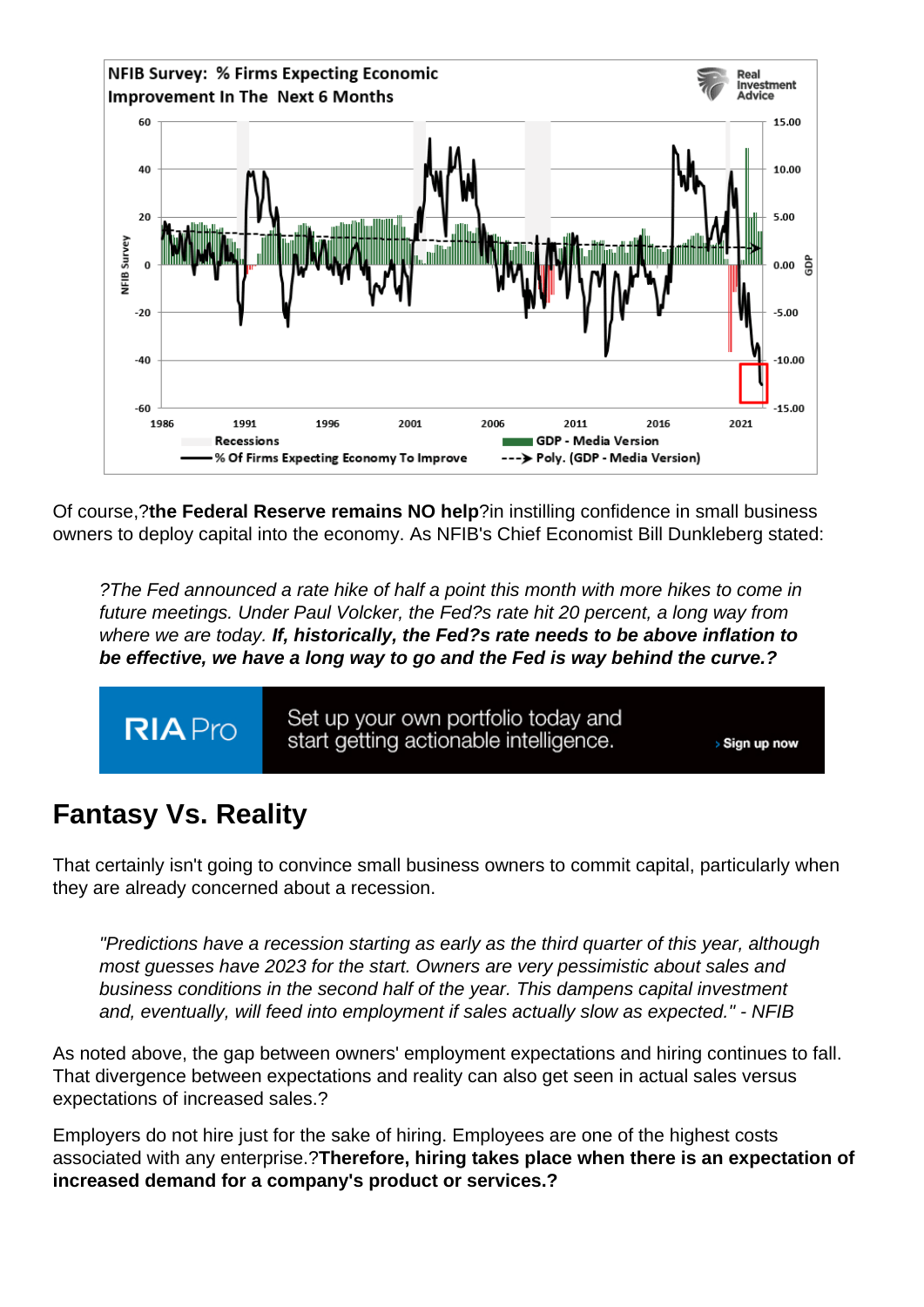Furthermore, the decline in actual and expected sales corresponds with the reversion of real retail sales as consumers slow consumption due to surging inflation.

Lastly, despite hopes of continued debt-driven consumption, business owners face?actual sales at levels more generally associated with the onset of a recession.

With small business optimism waning currently, combined with many broader economic measures, it is not surprising the NFIB signals many owners are worried about a recession.